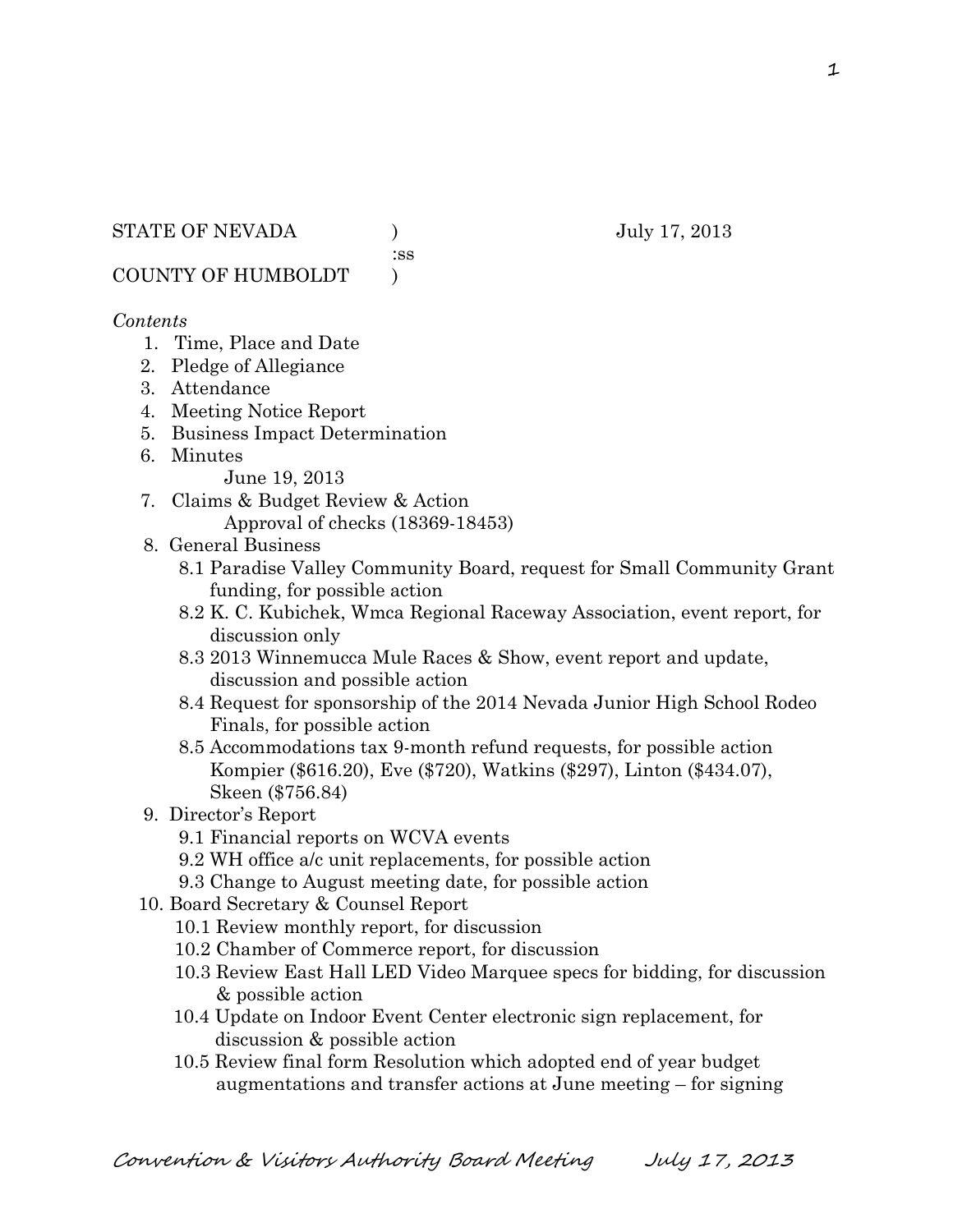- 10.6 Confirm distribution of charitable lottery proceeds designation of recipients for report to Gaming Control Board for 2013, for possible action
- 11. Board Administrator
	- 11.1 June Financial reports
	- 11.2 Approval to fund Nevada State Bank investment account, for possible action
	- 11.3 Status of room tax audits, for possible action
	- 11.4 Approval of Capital Improvement Plan, for possible action
- 12. Other Reports
- 13. Next Meeting Date
- 14. Adjournment

## **MINUTES, JULY 17, 2013**

- **1. Time, Place and Date.** The Winnemucca Convention and Visitors Authority met in regular session in full conformity with the law at the Winnemucca Convention Center, West Hall, Winnemucca, Nevada at 4:00 pm on Wednesday, July 17, 2013 with Vice Chairman Rodd William Stowell presiding.
- **2. Pledge of Allegiance.**

| 3. | <b>Attendance.</b> Convention and Visitors Authority Board Officials Present: |                                           |  |
|----|-------------------------------------------------------------------------------|-------------------------------------------|--|
|    | Rodd William Stowell                                                          | Vice Chairman and Business Representative |  |
|    | Don Stoker                                                                    | Treasurer and Motel Representative        |  |
|    | Jim Billingsley                                                               | City Representative                       |  |
|    | <b>Bill Macdonald</b>                                                         | Secretary and Counsel                     |  |
|    | Convention and Visitors Authority Board Officials Absent:                     |                                           |  |
|    | Terry Boyle                                                                   | Chairman and Hotel Representative         |  |
|    | Dan Cassinelli                                                                | County Representative                     |  |
|    | Kendall Swensen                                                               | <b>Board Administrator</b>                |  |
|    | <b>Staff Members Present:</b>                                                 |                                           |  |
|    | Kim Petersen                                                                  | Director                                  |  |
|    | <b>Staff Members Absent:</b>                                                  |                                           |  |
|    | <b>Shelly Noble</b>                                                           | Administrative Clerk                      |  |
|    | <i><b>Others Present:</b></i>                                                 |                                           |  |
|    | Joyce Sheen                                                                   | Humboldt Sun                              |  |
|    | <b>KC</b> Kubichek                                                            | Wmca Regional Raceway Assoc               |  |
|    | Cameron Echave                                                                | Wmca Regional Raceway Assoc               |  |
|    | Mike Scott                                                                    | Wmca Regional Raceway Assoc               |  |
|    |                                                                               |                                           |  |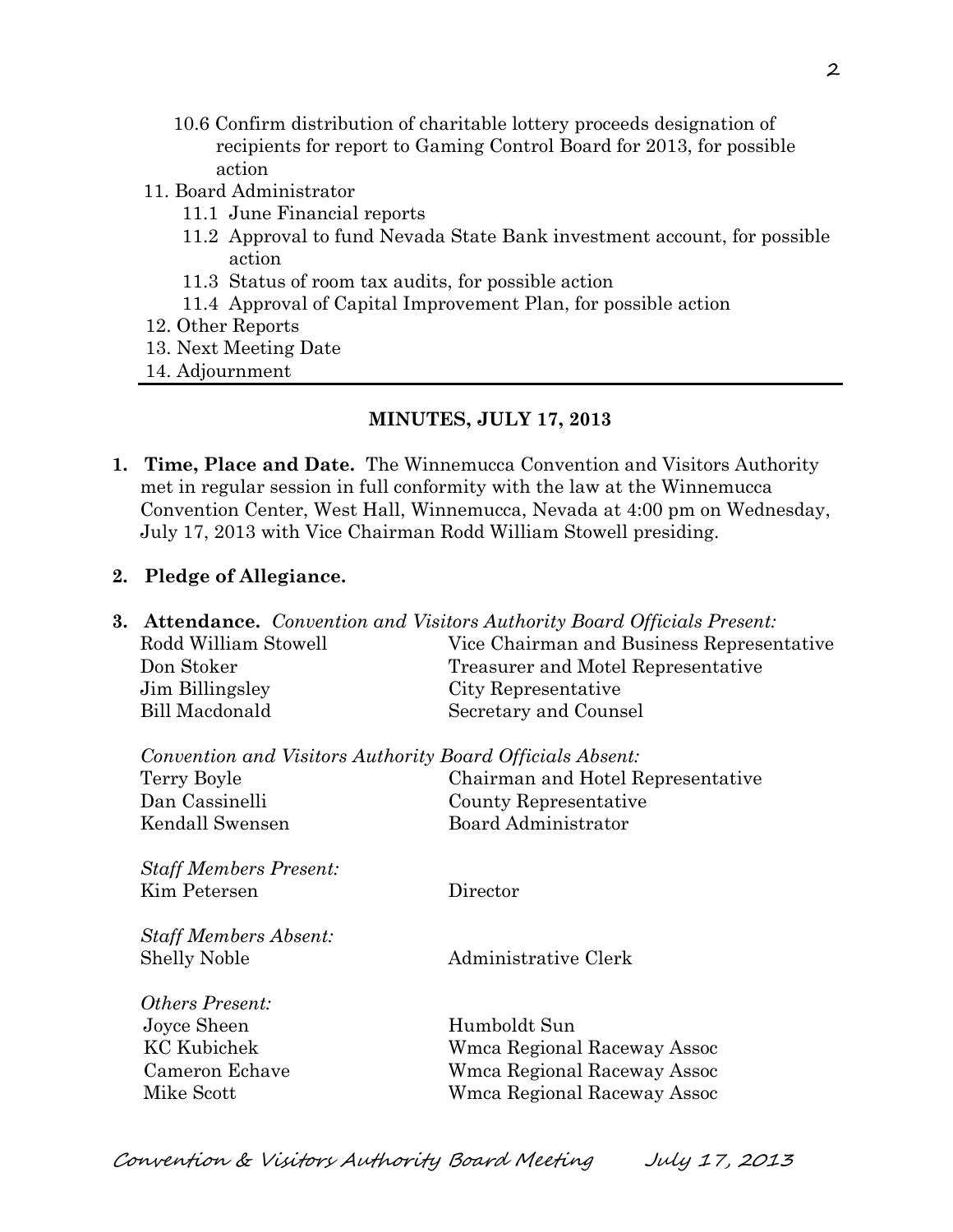## **4. Meeting Notice Report.**

Vice Chairman Stowell reported that notice, including meeting agenda, was posted by Shelly Noble by 9:00 am Friday, July 12, 2013 at Humboldt County Library, Court House, Post Office, City Hall and Convention Center West Hall. No persons have requested mailed notice during the past six months.

**5. Business Impact Determination.** After review of the July 17, 2013 agenda, *Don Stoker made a motion that no proposed agenda item is likely to impose a direct and significant economic burden on a business or directly restrict formation, operation, or expansion of a business. The motion carried, 3-0.* 

### **6. Minutes.**

Prior meeting minutes of June 19, 2013. *Don Stoker made a motion to accept the minutes of the June 19, 2013 meeting. Motion carried, 3-0.* 

**7. Claims.** The following claims were submitted for payment and approved on July 17, 2013:

| BANK ACCOUNT      | <b>CHECK NUMBERS</b> | AMOUNT       |
|-------------------|----------------------|--------------|
| Nevada State Bank | 18369-18453          | \$212,913.59 |

### *Rodd William Stowell made a motion to approve all claims as submitted. The motion carried, 3-0.*

### **8. General Business.**

## **8.1 Paradise Valley Community Board, request for Small Community Grant funding, for possible**

 Paradise Valley Community Board is requesting Small Community Grant funding of \$4,000, which is the annual amount allocated to this community, to be used for re-graveling and repairs to the RV park. All of the appropriate paperwork was submitted with their request. *Rodd William Stowell made a motion approving Paradise Valley Community Board's request for \$4,000 in Small Community Grant funding which will be used for improvements to the Paradise Valley RV Park. The motion carried, 3-0.* 

### **8.2 K.C. Kubichek, Wmca Regional Raceway Association, event report, for discussion only**

Mr. Kubichek and members of the Wmca Regional Raceway Association reported that their dwarf car event in June was very successful and they have completed the various projects that they requested WCVA funding for in January. There were not as many cars at their June event as they had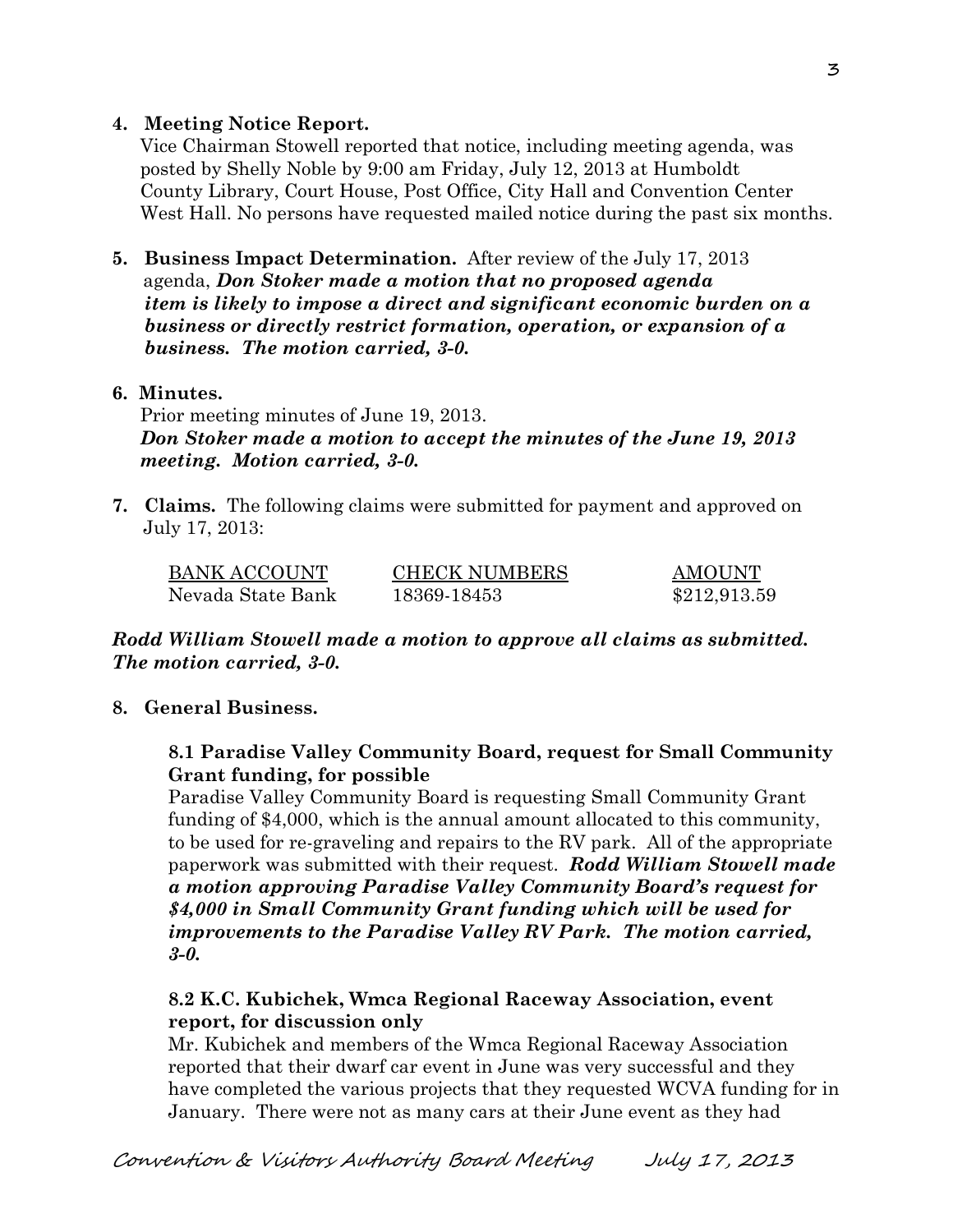hoped for (43 cars participated, 80 were planned for) but the races went well and they hope for a larger event in 2014. In January part of the funding received by WRRA was a \$7,000, no-interest, 5-year loan. This event was so successful that they presented the WCVA Board with a check in the amount of \$7,000 so that this loan is repaid in full.

## **8.3 2013 Winnemucca Mule Races & Show, event report and update, discussion and possible action**

The final event report is not yet completed but Kim wanted to let this board know that next year, most likely, there will be races this weekend, but not the mule show. There are just not enough participants to make it feasible to continue with the show. Kim will have more information at next month's meeting.

## **8.4 Request for sponsorship of the 2014 Nevada Junior High School Rodeo Finals, for possible action**

Kim has been in contact with this event producer and they are interested in bringing this event to Winnemucca. At this time, it is not anywhere near the size of the high school rodeo finals but it is growing. They would like to hold this event either Memorial Day weekend or the following weekend. As this board knows, Memorial Day weekend we host the Run-A-Mucca Motorcycle Rally but board members did not feel that this would prevent us from hosting a western event at the Winnemucca Events Complex. To assist with the plans to bring the event here, Kim is requesting that WCVA pay the facility fees of \$1,050 (Main Arena, 3 days @ \$350/day) plus a \$2,000 grant to be used for prizes, probably saddles. As he talks further with this organization he will attempt to negotiate a multi-year agreement. *Don Stoker made a motion approving a \$2,000 grant and payment of facility fees to the Winnemucca Events Complex in the amount of \$1,050 on behalf of the 2014 Nevada State Junior High Rodeo Finals. Motion carried, 3-0.* 

### **8.5 Accommodations tax 9-month refund requests, for possible action, Kompier (\$616.20), Eve (\$720), Watkins (\$297), Linton (\$434.07), Skeen (\$756.84)**

*Don Stoker made a motion to approve the accommodation tax 9-month refund requests for Nathan Kompier (\$616.20), Jeff Eve (\$720), Kevin Watkins (\$297), Jim Linton (\$434.07), Mindy Skeen (\$756.84). Motion carried, 3-0.* 

# **9. Director's Report.**

# **9.1 Financial reports on WCVA events**

Bank reconciliations for the Tri-County Fair and Ranch Hand Rodeo were included in the board packets for review.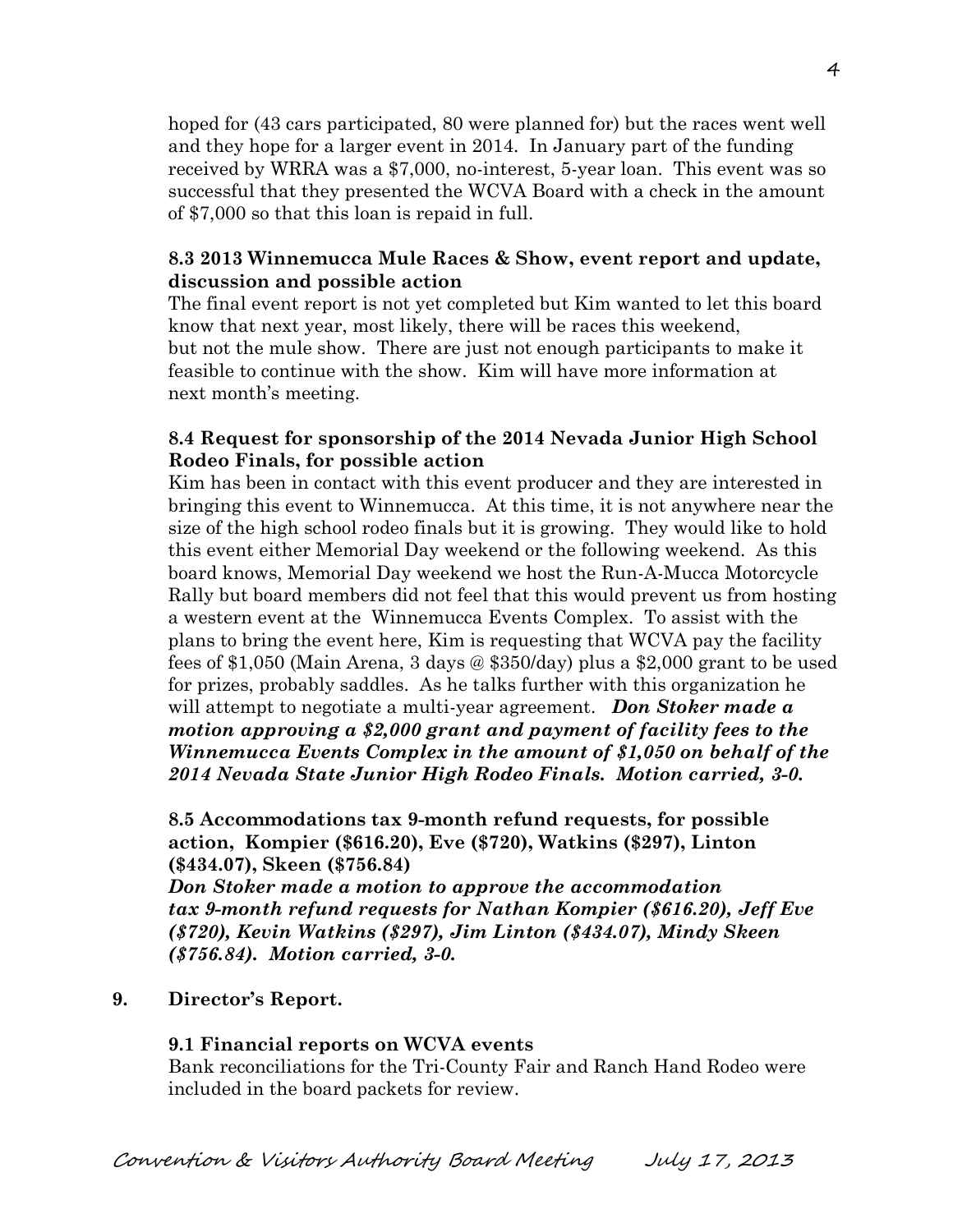## **9.2 WH office a/c unit replacements, for possible action**

In the meeting packets was a proposal from A-1 Commercial Service for WH office a/c system replacement. The office system is the original system installed when the building was constructed. During the hottest times of the summer months it stuggles to keep the office comfortable since the outer wall was moved to enlarge the office work area. *Don Stoker made a motion accepting the proposal made by A-1 Commercial Service for replacement of the WH office a/c system. The cost of this project is \$12,280. Motion carried 3-0.* 

#### **9.3 Change to August meeting date, for possible action**

Kim has a conflict with our regular August meeting date, August 21. He would like to request that the meeting be moved to Thursday, August 15 or Wednesday, August 28. Board members agreed to move the meeting date next month to Wednesday, August 28.

### **10. Secretary and Counsel, Monthly report.**

**10.1 Review monthly report, for discussion** No report.

**10.2 Chamber of Commerce report, for discussion** No report.

**10.3 Review of East Hall LED Video Marquee specs for bidding, for discussion & possible action** No report

**10.4 Update on Indoor Event Center electronic sign replacement, for discussion & possible action** No report.

#### **10.5 Review final form Resolution which adopted end of year budget augmentations and transfers actions at June – for signing** Bill read the resolution into the record and the board members present at tonight's meeting signed.

# **10.6 Confirm distribution of charitable lottery proceeds designation of recipients for report to Gaming Control Board for 2013, for possible action**

Bill presented the income and expenses for the Run-A-Mucca motorcycle raffle. Proceeds were down a little this year. Even so, there were still proceeds for local youth activities. This year's allocation will be put towards rental fees for the Lowry High School Drug-Free Graduation Celebration. *Don Stoker made a motion confirming the allocation of 2013 Run-A-*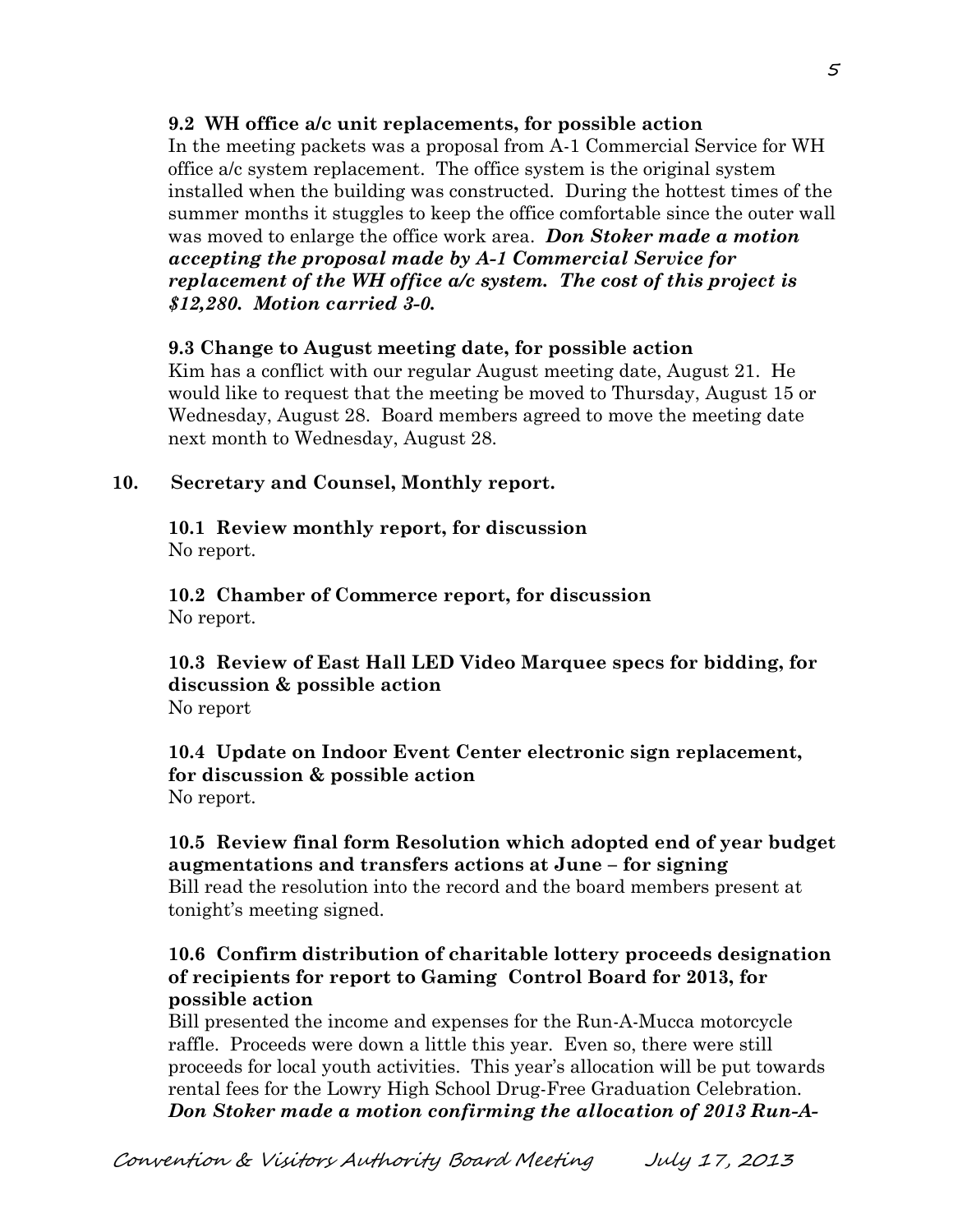*Mucca lottery proceeds for rental fees incurred by the Lowry High School Drug-Free Graduation Celebration. Motion carried, 3-0.* 

# **11. Board Administrator.**

**11.1 June Financial Reports, for discussion** No report.

**11.2 Approval to fund Nevada State Bank investment account, for possible action** No report.

**11.3 Status of room tax audits, for possible action** No report.

**11.4 Approval of Capital Improvement Plan, for possible action** No report.

## **12. Other Business.**

None.

## **13. Regular Business. Next Meeting. The Board confirmed the next regular meeting date of Wednesday, August 28, 2013, 4:00 pm.**

**14. Adjourn.** *Don Stoker made a motion to adjourn this meeting. Motion carried, 3-0.* The meeting was adjourned at 5:45 pm to the next regular meeting, or to the earlier call of the Chairman or to the call of any three (3) members of the Board on three (3) working days notice.

Respectfully submitted,

|                    | <b>Shelly Noble</b> |
|--------------------|---------------------|
| <b>APPROVED ON</b> | 2013                |

As written\_\_\_\_\_\_\_\_\_\_\_\_\_\_\_

As corrected Winnemucca Convention & Visitors Authority Board